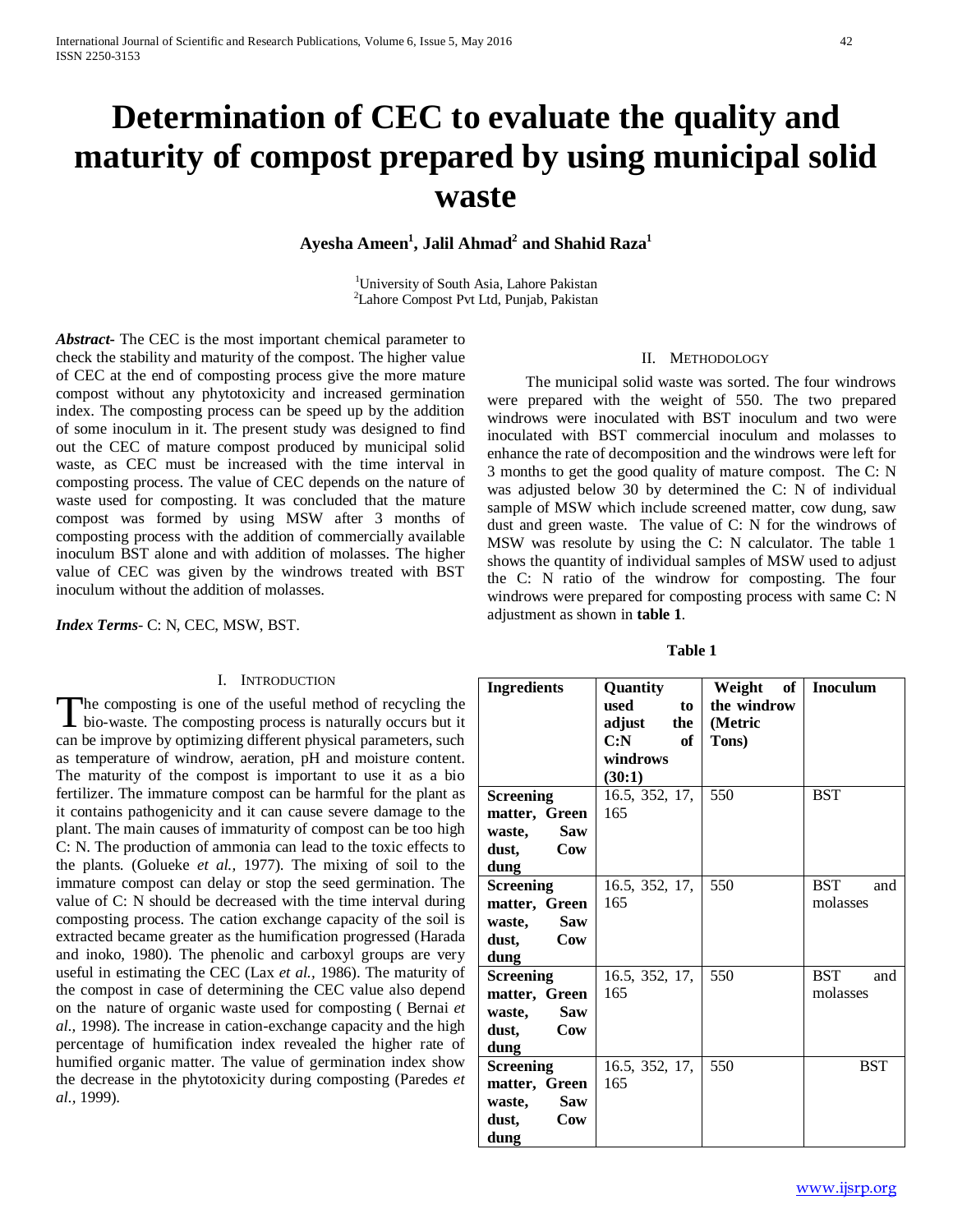## III. DETERMINATION OF CEC TO CHECK COMPOST MATURITY AND STABILITY

 The compost sample was collected from the windrows and CEC of compost was determined by taking 200mg of compost sample in a flask. The sample was than washed with 0.05 N HCL solution. The sample was washed again with distilled water to remove any residue remained of HCL. The 1 N Ba(OAc)2 solution was prepared and the pH of solution was adjusted at 7. The solution of Ba(OAc)2 was added in the flask contains sample of compost and left for overnight. The sample was filtered and the small amount of Ba(OAc)2 was added in it. The prepared sample was then titrated with 0.05 N NAOH solution using a potentiometer. The amount of protons released gave the CEC of sample (Harada and inoko 1998).

#### IV. RESULTS AND DISCUSSION

 The Cation exchange capacity was increased with increase in time interval of composting process. It was reported by Saharinen (1998) that the CEC must be high at the end of composting process, the value of CEC must be above 60% to supply the compost in market, as our results show high CEC in

mature compost of all windrows. The low value of CEC indicates low quality and less maturity of compost because the uptake of nutrients is not enough in low CEC compost for the efficient growth of plants. The figure 1 shows the comparison of CEC of compost formed by BST inoculum and with addition of molasses. The C: N of the mature compost must be decreased from the adjusted value, it should be below 20:1 at the end of composting process. There is an inverse relationship between CEC and C: N of compost. The value of CEC increased with the time interval and the C: N decreased (Guo *et al.,* 2012).

**Table 2**

| <b>Windrows</b>             | <b>CEC</b> | <b>INOCULUM</b>          |
|-----------------------------|------------|--------------------------|
|                             | 60         | <b>BST</b>               |
| $\mathcal{D}_{\mathcal{L}}$ | 55         | <b>BST</b> with molasses |
| $\mathcal{R}$               | 60         | <b>BST</b> with molasses |
|                             | 65         | <b>BST</b>               |



### **Figure 1**

#### **REFERENCES**

- [1] Bernai, M. P., Paredes, C., Sanchez-Monedero, M. A., and Cegarra, J. (1998). Maturity and stability parameters of composts prepared with a wide range of organic wastes. Bioresource Technology, 63(1), 91-99.
- [2] Golueke, C. G. (1977). The biological approach to solid waste management. Compost Science and utilization, 18(4).
- [3] Guo, R., Li, G., Jiang, T., Schuchardt, F., Chen, T., Zhao, Y., and Shen, Y. (2012). Effect of aeration rate, C/N ratio and moisture content on the stability and maturity of compost. Bioresource Technology, 112, 171-178.
- [4] Harada, Y., and Inoko, A. (1980). Relationship between cation-exchange capacity and degree of maturity of city refuse composts. Soil Science and Plant Nutrition, 26(3), 353-362.
- [5] Lax, A., Roig, A., and Costa, F. (1986). A method for determining the cation-exchange capacity of organic materials. Plant and Soil, 94(3), 349- 355.
- [6] Paredes, C., Roig, A., Bernal, M. P., Sánchez-Monedero, M. A., and Cegarra, J. (2000). Evolution of organic matter and nitrogen during cocomposting of olive mill wastewater with solid organic wastes. Biology and fertility of soils,32(3), 222-227.
- [7] Saharinen, M. H. (1998). Evaluation of changes in CEC during composting. Compost Science and Utilization, 6(4), 29-37.

### **AUTHORS**

**First Author** – Ayesha Ameen, University of South Asia, Lahore Pakistan

**Second Author** – Jalil Ahmad, Lahore Compost Pvt Ltd, Punjab, Pakistan

**Third Author** – Shahid Raza, University of South Asia, Lahore Pakistan